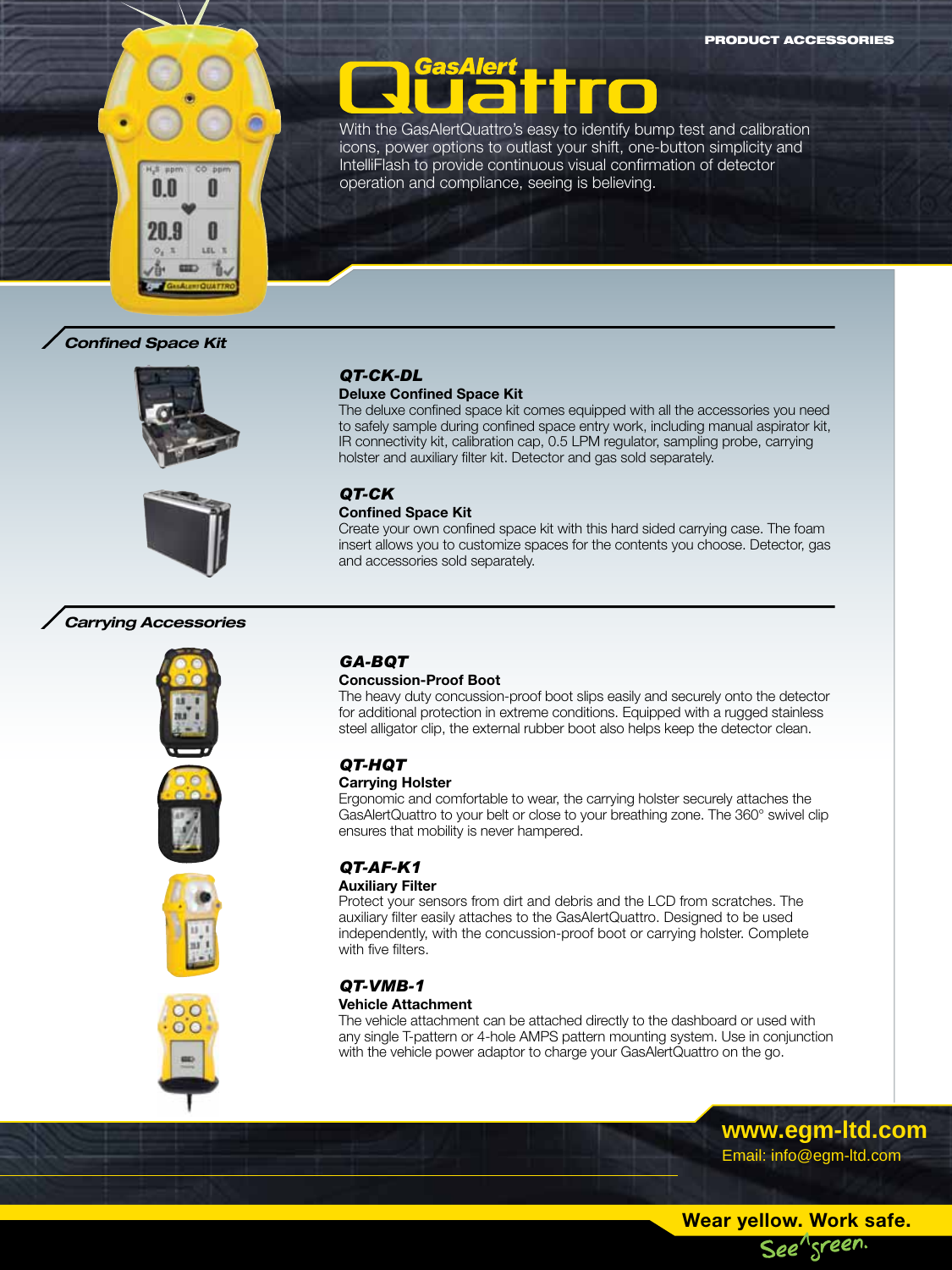*Carrying Accessories (con't)*







#### *GA-NS-1*

#### **Neck Strap With Safety Release**

Wear the detector close to your breathing zone without hampering mobility. In the event the strap becomes caught, the safety release will break away from the neck strap.

#### *GA-LY-1* **Short Strap**

The short strap (6 in. / 15.2 cm) facilitates the attachment of your gas detector to your clothing or personal protective equipment (PPE). The smaller loop attaches to buttons or other fasteners.

# *GA-ES-1*

**Extension Strap**

The 4 ft. / 1.2 m extension strap attaches easily to the detector.

#### *GA-ARM-1* **Armband**

Comfortably secure the detector to your arm with the armband to ensure it is worn close to the breathing zone without hampering mobility. The alligator clip on the detector attaches easily to the armband.

# *GA-CH-2*

#### **Chest Harness**

Keep the detector secured to your chest and close to the breathing zone. Mobility is not hampered with the chest harness. The harness is secured around the user's shoulders and torso.

#### *Power Options*



# *QT-BAT-A01 / QT-BAT-R01*

**Alkaline Battery Pack / Lithium Polymer Rechargeable Battery Pack** The GasAlertQuattro offers flexible power options including replacement battery packs. Easy and quick field replacement, and always ready when you are. Available in yellow or black.

# *GA-PA-1-(XX)*

#### **Power Adaptor**

Ensure your detector is charged and ready for use with the power adaptor. Simply attach the detector through the charging and IR communications port and wait for the battery icon on the LCD to show the battery is fully charged. Ships with detector. Specify plug/region version (-XX): North America (none), United Kingdom (-UK), Europe (-EU), China/Australia (-CN).

#### *GA-VPA-1* **Vehicle Power Adaptor**

Charge your detector easily anywhere you go with the vehicle power adaptor (CLA) cigarette lighter adaptor. Only 12V suitable. Simply attach the detector or battery through the charging and IR communications port and wait for the battery icon on the LCD to show that the battery is fully charged or the LED on the battery to turn green.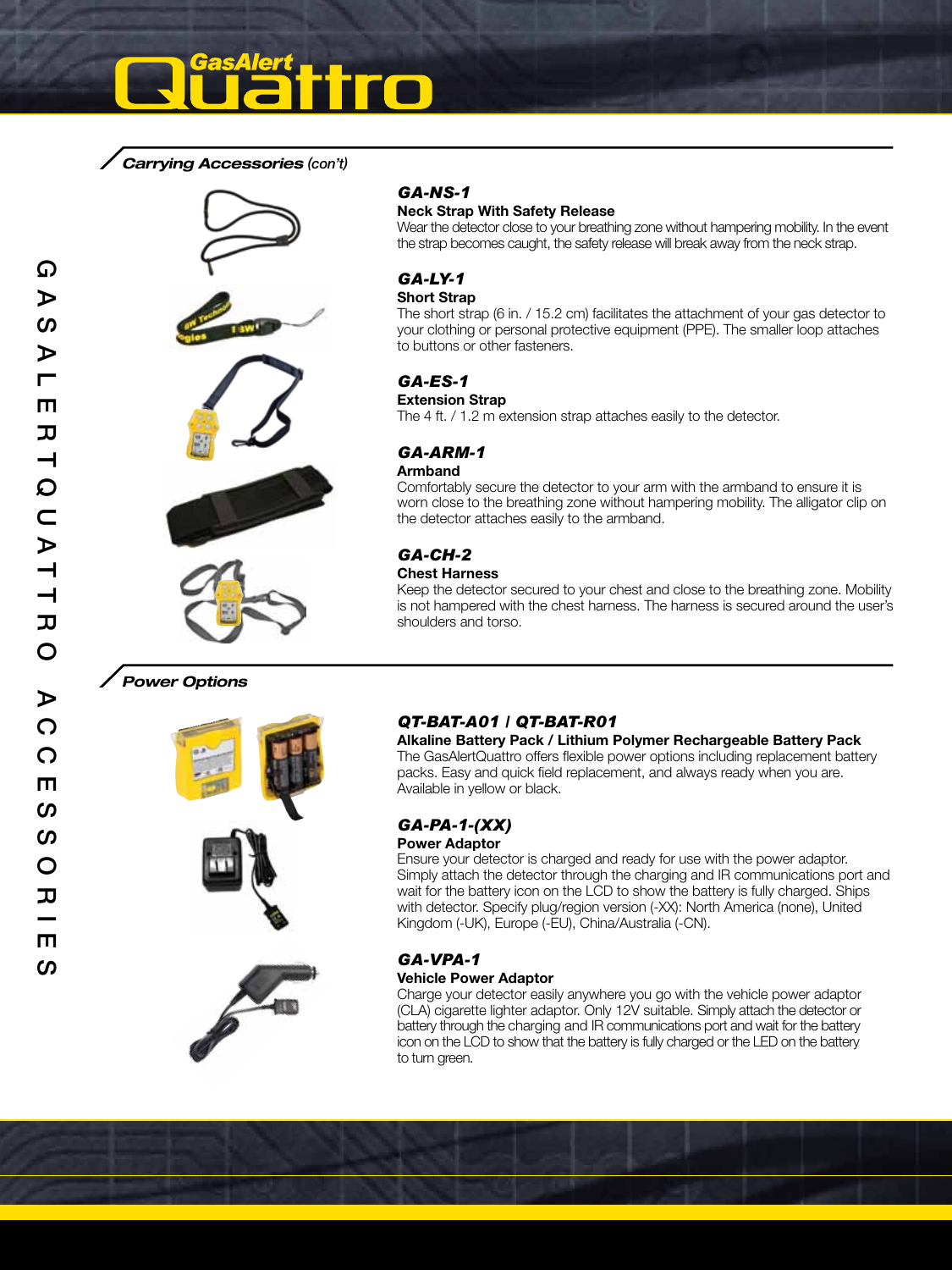# *Power Options (con't)*





# *GA-PA-3*

#### **Direct-Wire Power Adaptor**

Connect directly to a 12 or 24V power system with the 12-24 V<sub>DC</sub> direct wire power adaptor. Simply attach the detector or battery through the charging and IR communications port and wait for the battery icon on the LCD to show that the battery is fully charged or the LED on the battery to turn green.

#### *QT-C01-MC5* **Multi-Unit Cradle Charger**

#### Simultaneously charge five detectors or batteries with the multi-unit cradle charger. Simply slide detectors or batteries into the charger and wait for the battery icon on the LCD to show the battery is fully charged or the LED on the

# battery to turn green.

# *GA-PA-1-MC5*

#### **Multi-Unit Power Adaptor**

Simultaneously charge five detectors or batteries with the multi-unit power adaptor. Simply attach the detector or battery through the charging and IR communications port and wait for the battery icon on the LCD to show that the battery is fully charged or the LED on the battery to turn green.

### *Datalogging Accessories*





#### *GA-USB1-IR* **IR Connectivity Kit**

The IR connectivity kit easily connects through the charging and IR communications port for data downloads and access to instrument set-up options.

#### **MicroDock II**

The MicroDock II is the most cost-effective way to manage BW portable detectors. Calibration, bump testing, charging and data downloads are as easy as pushing a button. Fully portable, the MicroDock II requires no computer and can manage up to 10 docking modules or 6 charging modules. Refer to the price list or your local sales representative to select configurations.

# *Sampling Accessories*



# *GA-SPAK*

#### **SamplerPak**

The SamplerPak adds remote sampling capabilities to the GasAlertQuattro. Contents include the Sampler motorized pump, coiled hose, sampling hose, sampling tubes, AA alkaline batteries and hard-sided carrying case. Simplify remote sampling for confined space entry and a variety of other applications.

# *QT-AS01*

#### **Manual Aspirator Pump Kit**

The manual aspirator pump kit with 1 ft. / 0.3 m probe is a cost-effective solution for remote sampling without a pumped instrument.

> **www.egm-ltd.com** Email: info@egm-ltd.com

ၯ